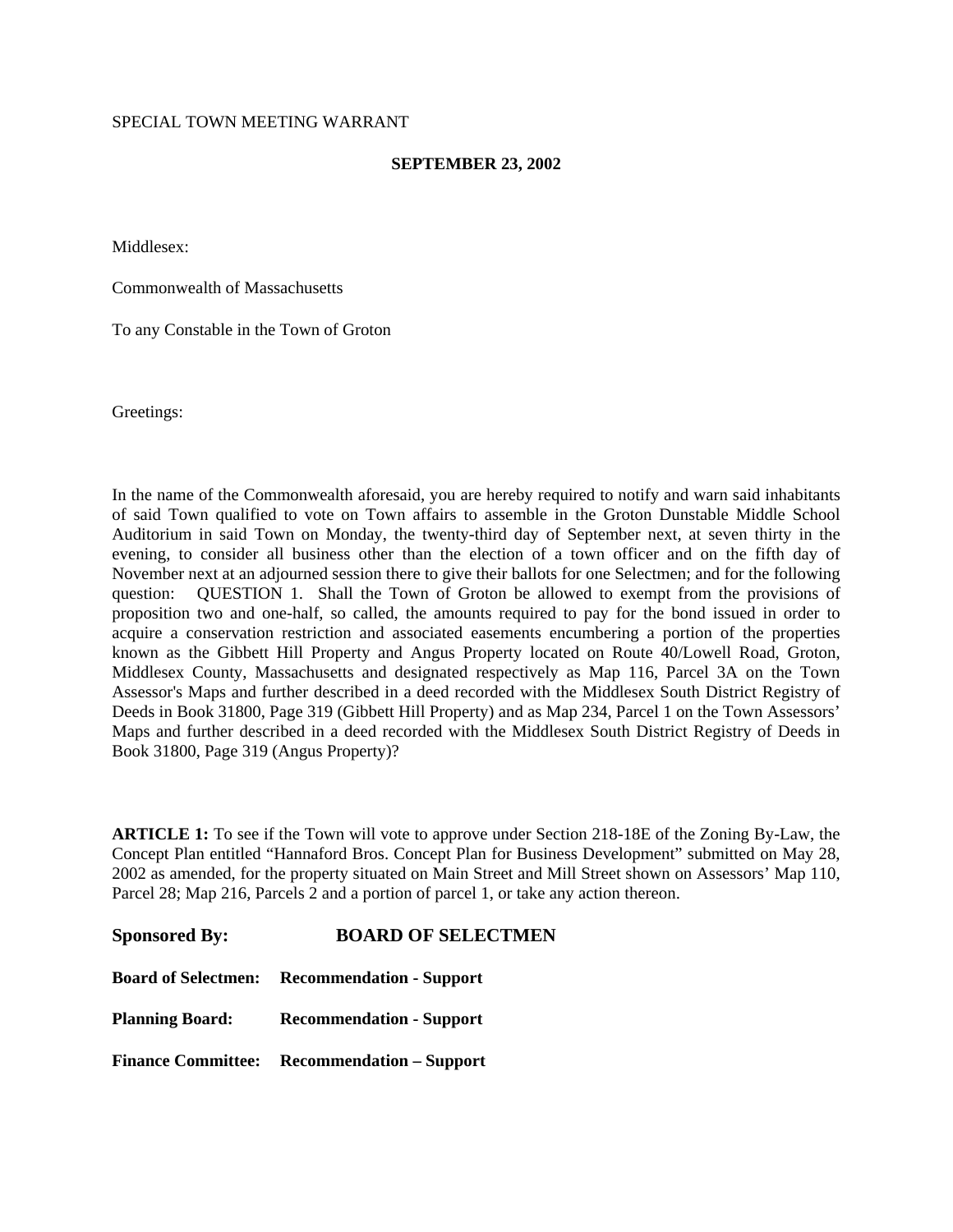**Summary:** *Passage of this article by 2/3 vote will allow for the development of a 35,600 square foot grocery store on this property as shown on the plans submitted on May 28, 2002, as amended on July 19, 2002.*

**ARTICLE 2:** To see if the Town will vote to amend Chapter 81, §4A of the code of the Town of Groton by striking the word "Monday" from sentence two, paragraph one and replacing it with the word "Tuesday", or take any action thereon.

**Sponsored By: TOWN CLERK** 

**Board of Selectmen: Recommendation – Support**

**Finance Committee: Recommendation – No Position**

**Summary:** *This would change town elections from the third Monday following the Spring Annual Town Meeting to the third Tuesday following the Spring Annual Town Meeting.*

**ARTICLE 3:** To see if the Town will vote to amend the vote taken under Article 40 of the April 29, 2002 Annual Town Meeting by reducing the amount to be transferred from the Excess and Deficiency Fund (Free Cash) for the purpose of affecting the tax rate for the period beginning July 1, 2002, and ending June 30, 2003 from \$1,170,783.00 to \$1,166,742.98 or take any action thereon.

#### **Sponsored By: TOWN ACCOUNTANT**

**Board of Selectmen: Recommendation – Support**

**Finance Committee: Recommendation – Support**

**Summary:** *There was \$4,042.02 of free cash used at the Special Town Meeting of Sept. 24, 2001, which was inadvertently left out when calculating the free cash that was available to affect the tax rate. The amount of free cash to affect the tax rate should have been \$1,166,742.98 rather than the amount that was voted of \$1,170,783.00. This article makes the correction.*

**ARTICLE 4:** To see if the Town will vote to raise and appropriate, transfer from available funds or borrow a sum of money to fund the first year of Groton Communications Officers and Relief Radio Dispatchers Contract, I.B.P.O. Local 522 for FY 03 through FY 05, or take any action thereon.

#### **Sponsored By: BOARD OF SELECTMEN**

**Board of Selectmen: Recommendation – Support**

**Finance Committee: Recommendation – Support**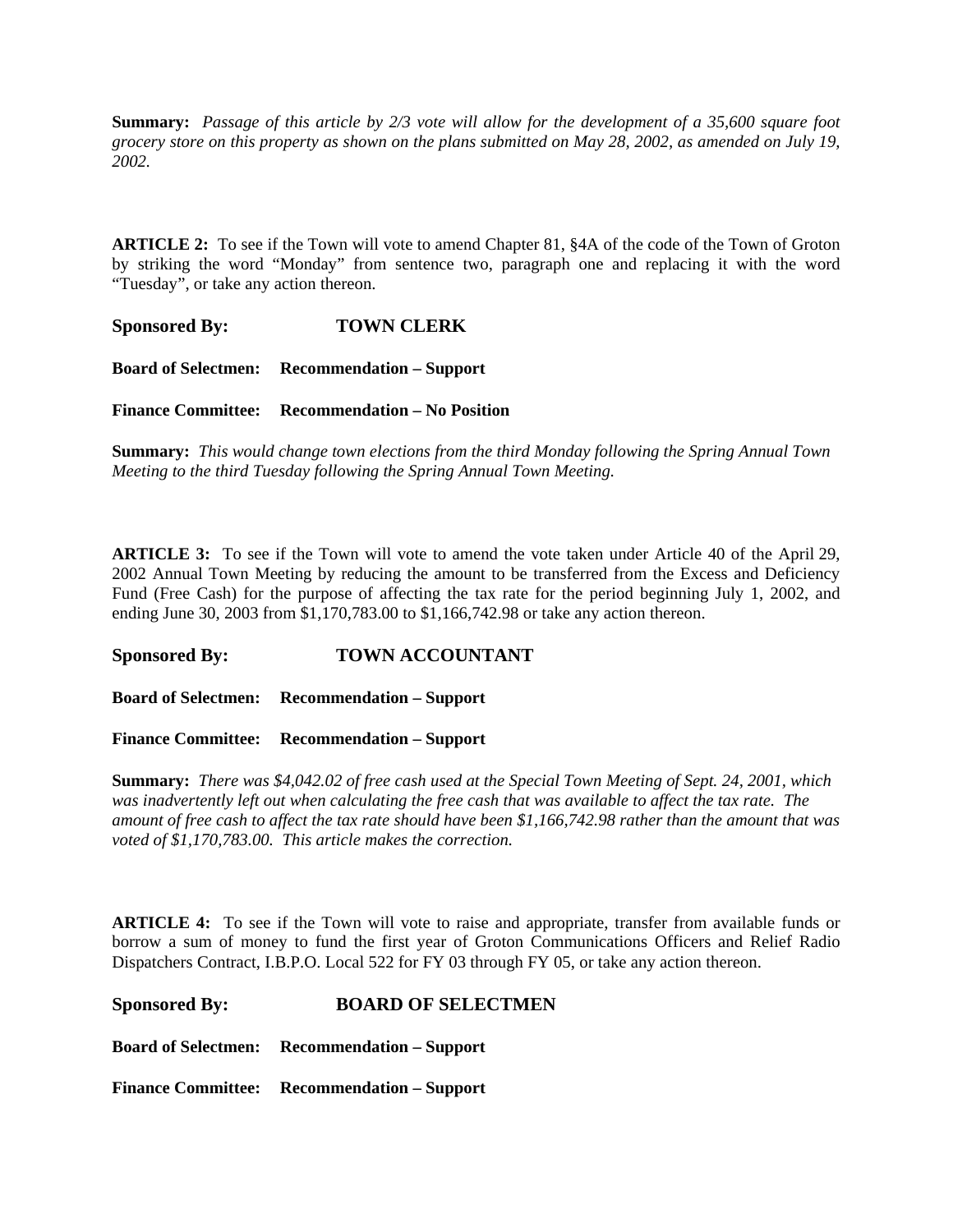**Summary:** *\$6,700.00 Ratifies the three-year contract with the Communications Officers and funds the first year of the contract. They will receive negotiated increases of 3% - 3% - 3.5%.*

**ARTICLE 5:** To see if the Town will vote to accept the provisions of Massachusetts General Laws Chapter 41, Section 108L, Career Incentive Pay Program for the Police Department or take any action thereon.

### **Sponsored By: BOARD OF SELECTMEN**

**Board of Selectmen: Recommendation – Support**

**Finance Committee: Recommendation – Support**

**Summary:** *Adoption of this section (otherwise known as the Quinn Bill) will increase a Police Officer's base pay by 10% for an Associate's degree, 20% for a Bachelor's Degree and 25% for a Master's Degree providing that the courses are approved by the Board of Higher Education. 50% of the increase*  is reimbursable by the Commonwealth, and if it is not funded by the Commonwealth, the Town is not *responsible for providing the Commonwealth's percentage. Police Officers who qualify for the Quinn bill will no longer receive career incentive pay of \$1,750 per year for an Associate's Degree, \$2,500 per year for a Bachelor's Degree or \$3,200 per year for a Master's Degree. The base pay for Police Officers for the fiscal year beginning July, 2002, ranges from \$35,026 - \$47,059.*

**ARTICLE 6:** To see if the Town will vote to raise and appropriate, transfer from available funds or borrow a sum of money to fund the first year of the Groton Police Patrolmen's Association contract, for FY 03 through FY 05, or take any action thereon.

**Sponsored By: BOARD OF SELECTMEN** 

**Board of Selectmen: Recommendation – Support**

**Finance Committee: Recommendation – Support**

**Summary:** *\$41,721.00 Ratifies the three-year contract with the Police Patrolmen's Association and funds the first year of the contract. They will receive negotiated increases of 2% - 2% - 4%.*

**ARTICLE 7:** To see if the Town will vote to raise and appropriate, transfer from available funds or borrow a sum of money to fund the Highway, Transfer Station and Water Local R1-90 contract for FY 02, or take any action thereon.

#### **Sponsored By: BOARD OF SELECTMEN**

**Board of Selectmen: Recommendation – Support**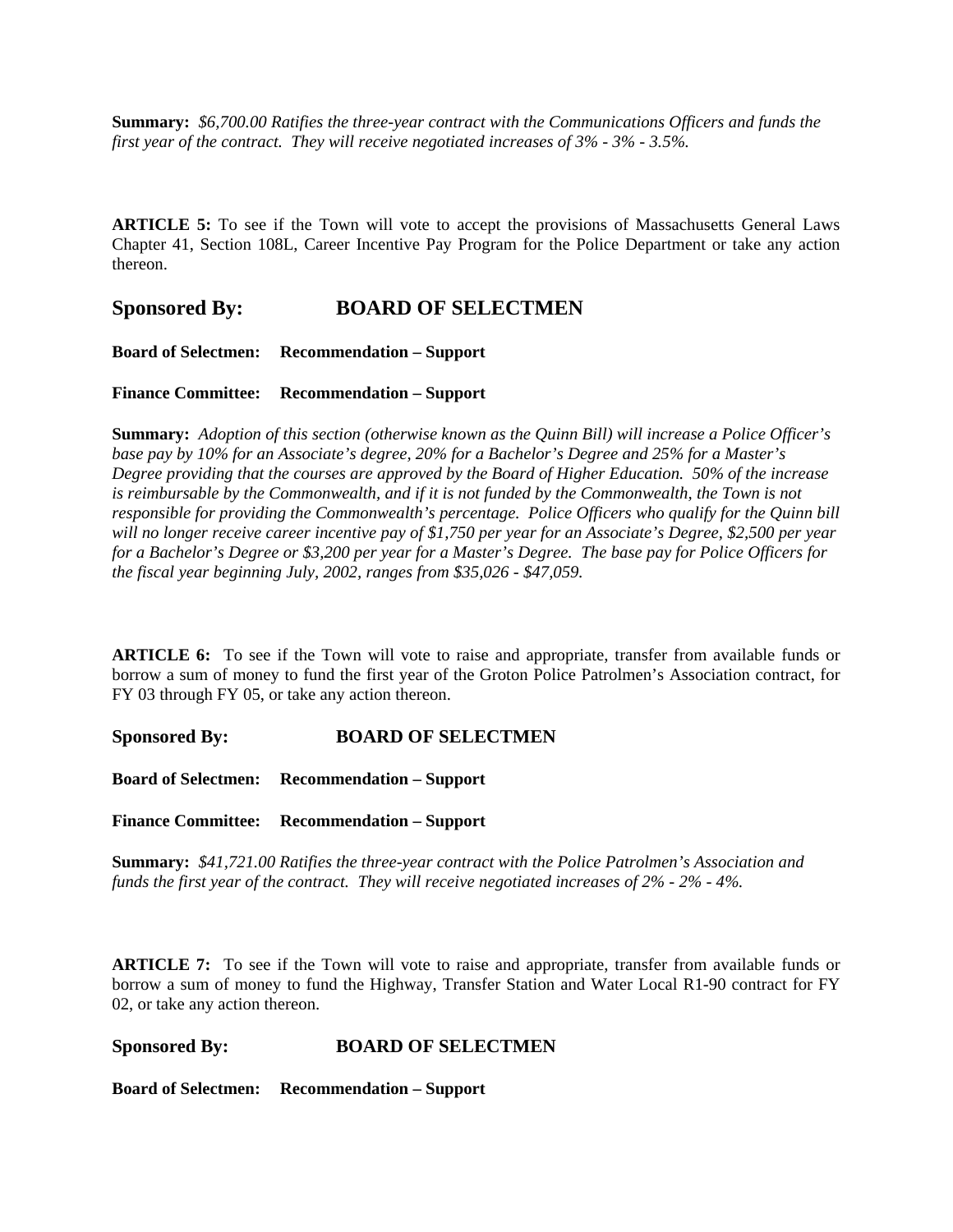#### **Finance Committee: Recommendation – Support**

**Summary:** *Total of \$18,933.00 - Funds the FY 02 Highway (\$13,818.00); Transfer Station (\$2,063.00) and Water Department (\$3,052.00) Local R1-90 contract retroactively with a negotiated increase of 3.5%.*

**ARTICLE 8:** To see if the Town will vote to raise and appropriate, transfer from available funds or borrow a sum of money to fund the first year of the Highway, Transfer Station and Water Local R1-90 contract for FY 03-05, or take any action thereon.

**Sponsored By: BOARD OF SELECTMEN** 

**Board of Selectmen: Recommendation – Support**

**Finance Committee: Recommendation – Support**

**Summary:** *Total of \$35,750.00 - Ratifies the three-year contract with the Highway (\$17,500.00); Transfer Station (\$5,250.00) and Water Department (\$13,000.00) Local R1-40 and funds the first year of the contract. They will receive negotiated increases of 3% - 3% - 3.5%.*

**ARTICLE 9:** To see if the Town will vote to raise and appropriate, transfer from available funds or borrow a sum of money for the purpose of paying unpaid bills for Fiscal Year 2002 or take any action thereon.

**Sponsored By: BOARD OF HEALTH** 

**Board of Selectmen: Recommendation – Not Applicable**

**Finance Committee: Recommendation – Not Applicable**

**Summary:** *This article will be indefinitely postponed.*

**ARTICLE 10:** To see if the Town will vote to raise and appropriate, transfer from available funds or borrow a sum of money for survey services and materials related to the Groton/Pepperell boundary line, or take any action thereon.

**Sponsored By: BOARD OF SELECTMEN** 

**Board of Selectmen: Recommendation – Support**

**Finance Committee: Recommendation – Support**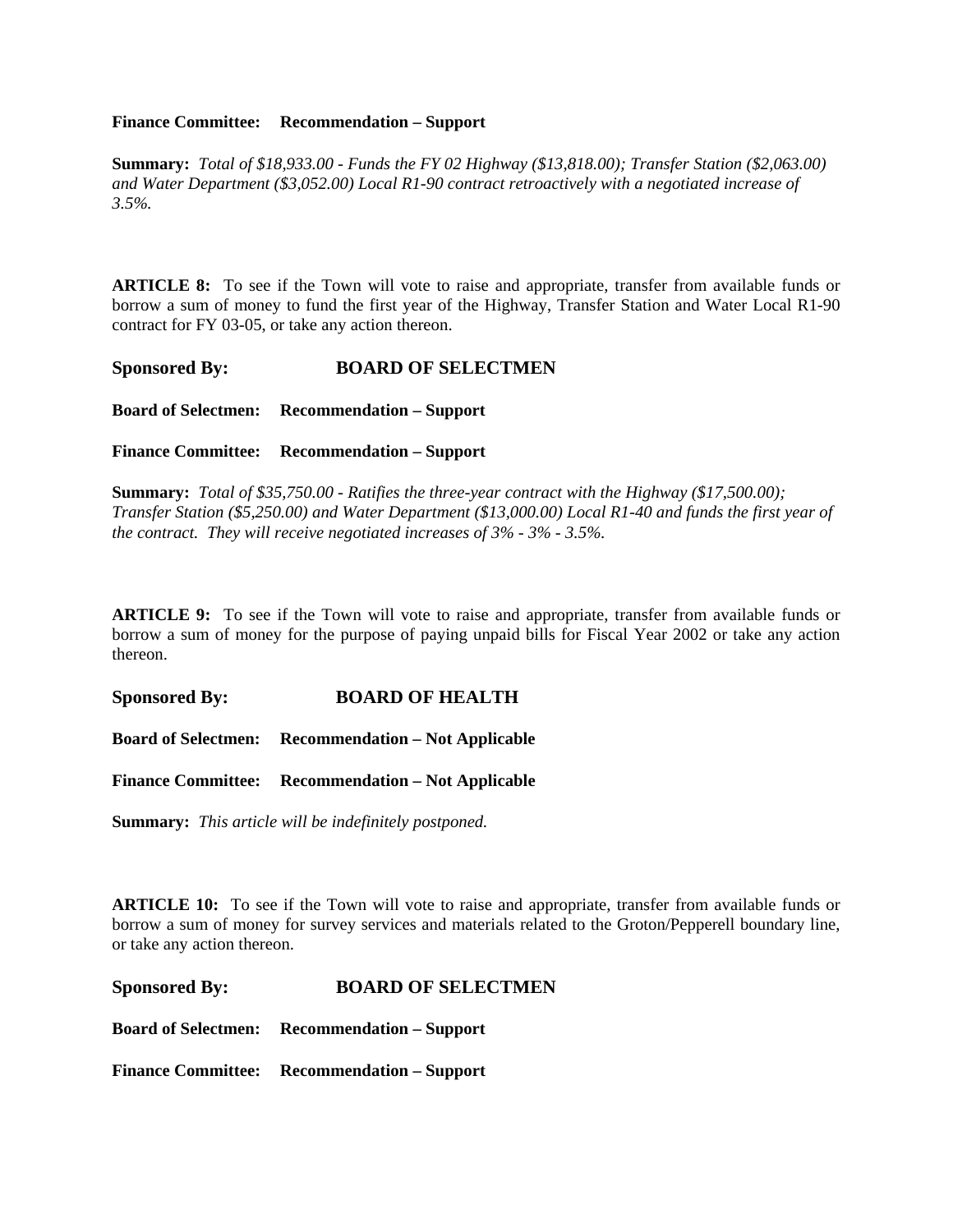**Summary:** *Mass Highway, at Groton and Pepperell's request, surveyed the Town line. An engineer is need to calculate the bound staking of the corners based on the coordinate information provided by Mass Highway to set a drill hole in bounds and to provide a plan showing the corners, bearing and distances on the Town line. Groton's share is \$2,400.*

**ARTICLE 11:** To see if the Town will vote to transfer a sum of money from the Landfill Capping Account to be used to create a Park in West Groton on a parcel of land shown on Assessors' Map 101, Parcel 13, or take any action thereon.

**Sponsored By: BOARD OF SELECTMEN** 

**Board of Selectmen: Recommendation – Support**

**Finance Committee: Recommendation – Support**

**Summary:** *\$25,000 – The Town had a grant with a matching gift for the dredging of the West Groton Pond and creation of a park across from Sherwin's Store. The permitting for the dredging was combined with the landfill capping permitting, as the dredged materials were to be used for the landfill cap. This permitting was paid for out of the grant/gift account. In order to create the Park, money from the Landfill Capping Account needs to be transferred.*

**ARTICLE 12:** To see if the Town will vote to authorize the Board of Selectmen to grant a permanent, nonexclusive right of way easement to the Squannacook Sportsman's Club, Inc. or its successors and assignees, in, along and upon the parcel of land described below, being a portion of the Town land described in a deed recorded with the Middlesex South District Registry of Deeds in Book 26500, Page 378, for the sole purpose of access, by foot and motor vehicle, to the property of the Squannacook Sportsman's Club, Inc. or its successors and assignees described in a deed recorded with the Middlesex South Registry of Deeds in Book 12054, Page 155, upon such terms and conditions as the Board of Selectmen shall determine to be appropriate. The right of way parcel is described as follows:

The right of way easement shall be over the existing, improved way located on the property of the Town of Groton described below and shall be limited to the boundaries of the existing, improved way now located thereon:

A certain parcel of land located off West Groton Road, in Groton, Middlesex County, Massachusetts described as "Parcel I" in a deed to the Town of Groton from North Middlesex Savings Bank recorded with the Middlesex South District Registry of Deeds on July 17, 1996, in Book 26500, Page 378,

Or take any action thereon.

#### **Sponsored By: BOARD OF SELECTMEN**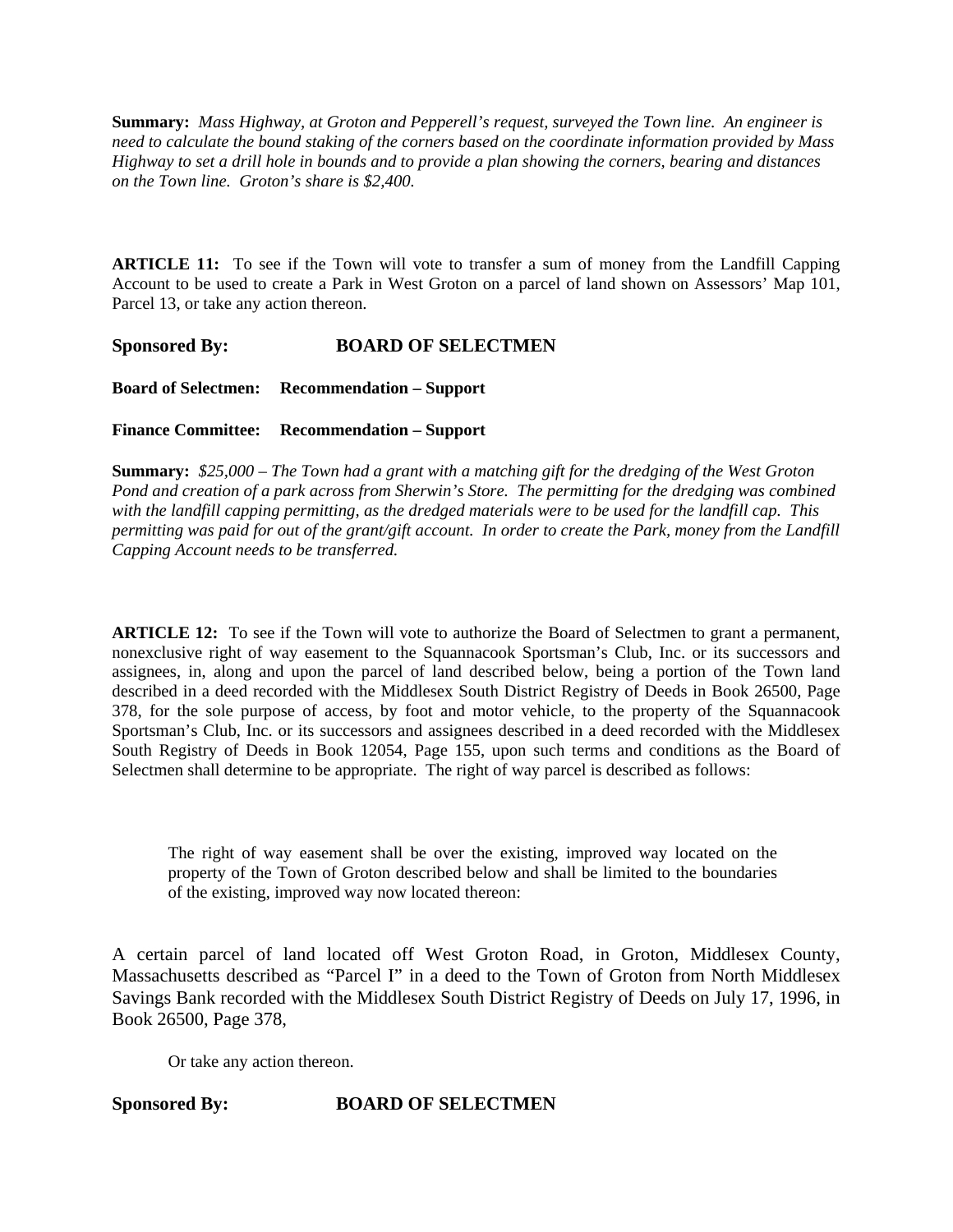**Board of Selectmen: Recommendation – Support**

**Finance Committee: Recommendation – No Position**

**Summary:** *The Squannacook Sportsman's Club that is next to the Senior Center, accesses their property over the Senior Center driveway. It was discovered that the Sportsman's Club did not have an easement to use this driveway. This article grants an easement from the Town to the owner of the Sportsman's Club property to use this driveway to access this property.*

**ARTICLE 13:** To see if the Town will vote to appropriate from the Stabilization Fund an additional sum of money to fund vacation and sick leave buy backs for employees taking early retirement under the Early Retirement Incentive (ERI), or take any action thereon.

#### **Sponsored By: TOWN ACCOUNTANT**

**Board of Selectmen: Recommendation – 2 Support, 1 Abstained**

**Finance Committee: Recommendation – Support**

**Summary:** *The original appropriation of \$90,000 was based on two fewer participants and an estimated cut-off date of September 30, 2002. The law stipulated December 31, 2002, as the final retirement date. As a result, \$26,000.00 is needed. Any amount not expended for this will revert to the Stabilization Fund.*

**ARTICLE: 14**: To see if the Town will authorize the Board of Selectmen to acquire by purchase, gift, or otherwise and to accept the deed of a conservation restriction and associated easements encumbering a portion of the parcels of land described below, known as the Gibbet Hill Property and Angus Property, currently owned by Gibbet Hill Farm, LLC, upon such terms and conditions as the Board shall determine to be appropriate, for conservation, open space, passive recreation and view shed purposes, and that said land be conveyed to said Town of Groton under the provisions of Massachusetts General Laws, Chapter 40, Section 8C, and as it may hereafter be amended and other Massachusetts statutes relating to Conservation, to be managed and controlled by the Conservation Commission of the Town of Groton, said parcels of land being described as follows:

#### GIBBET HILL PROPERTY:

 The parcel of land with the buildings and improvements thereon located on Route 40/Lowell Road, Groton, Middlesex County, Massachusetts and designated as Map 116, Parcel 3A on the Town Assessors' Maps and further described in a deed recorded with the Middlesex South District Registry of Deeds in Book 31800, Page 319.

ANGUS PROPERTY: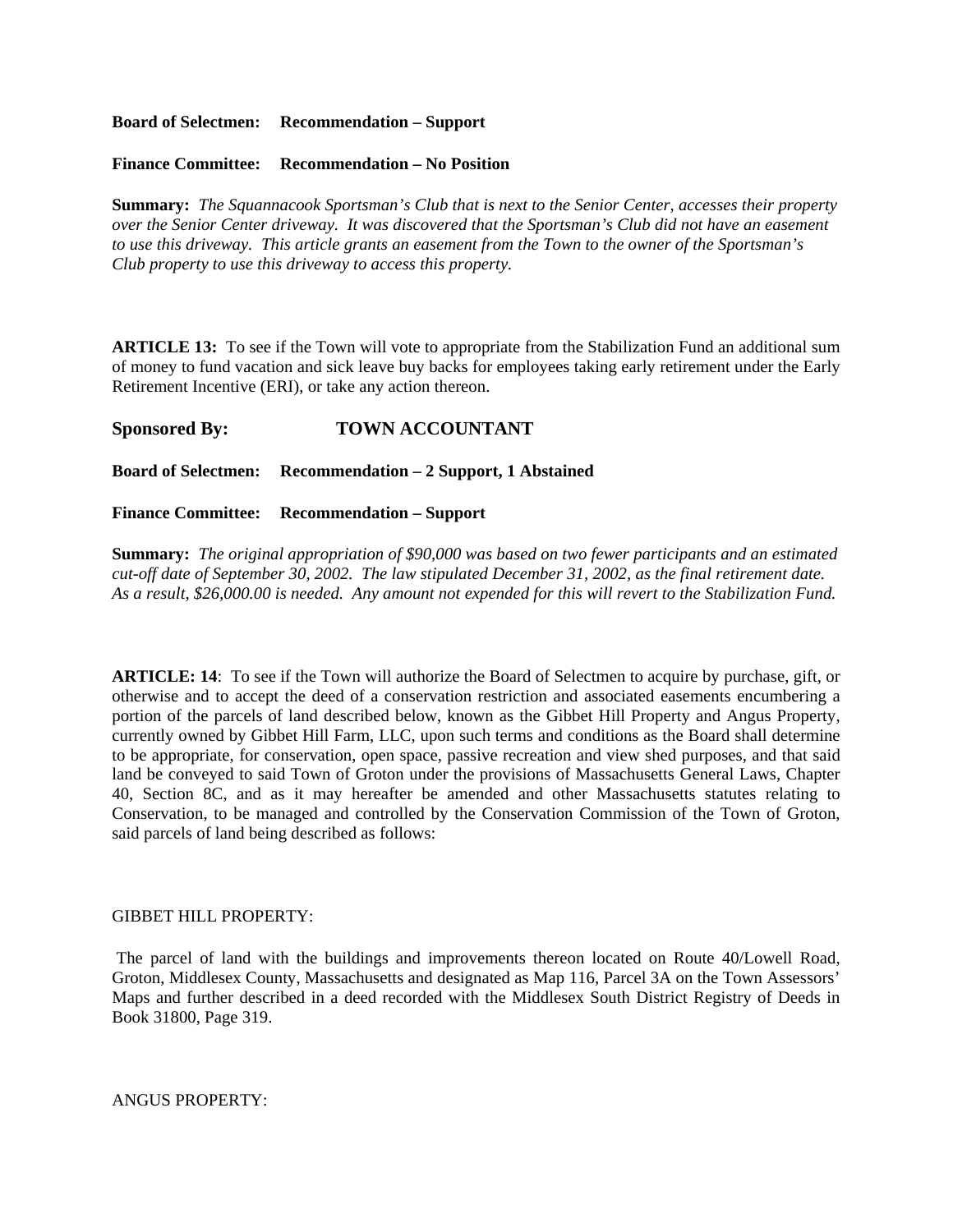The parcel of land with the buildings and improvements thereon located on Route 40/Lowell Road, Groton, Middlesex County, Massachusetts and designated as Map 234, Parcel 1 on the Town Assessors' Maps and further described in a deed recorded with the Middlesex South District Registry of Deeds in Book 31800, Page 319, and further to see if the Town will vote to a) raise, appropriate, transfer from available funds, accept gifts or borrow a sum of money for this purpose and any expenses related thereto; b) to authorize the Town Treasurer with the approval of the Board of Selectmen in order to meet such appropriation to borrow a sum of money under Chapter 44, Section 7 of the General Laws as amended or any other enabling authority, and to issue bonds or notes therefore provided that the amount authorized to be borrowed hereunder shall be contingent upon the vote at the Town election to exempt from the provisions of Proposition 2½, so called, the amount required to satisfy the obligations, including principal and interest, under the bonds; c) and that the Board of Selectmen and the Conservation Commission be authorized to file on behalf of the Town of Groton any and all applications deemed necessary for grants and/or reimbursements from the Commonwealth of Massachusetts under the Self-Help Act (Chapter 132A, Section 11) and/or any other federal or state grants and/or reimbursements in any way connected with the scope of this Article; and d) to authorize the Board of Selectmen and Conservation Commission to take all actions, enter into all agreements and execute any and all instruments as may be necessary on behalf of the Town of Groton to effect said purchase, or to take any action thereon.

### **Sponsored By: BOARD OF SELECTMEN**

**Board of Selectmen: Recommendation – Support**

**Finance Committee: Recommendation – 5 Support, 2 Not Support, 1 Abstained**

**Summary:** *\$3 million will be combined with private and state funding to purchase a conservation restriction on Gibbett Hill and Angus Hill contingent upon a debt exclusion. The Webbers will own the land. Provisions in the easement would grant public access.*

**ARTICLE 15:** To see if the Town will vote to authorize the Board of Selectmen to grant conservation restrictions encumbering all or a portion of the parcels of land described below to the Commonwealth of Massachusetts, by and through its Department of Environmental Management, upon such terms and conditions as the Board of Selectmen shall determine to be appropriate. The parcels of land over which the conservation restrictions are to be granted are described as follows:

1. The parcel of land with the buildings and improvements thereon located off Pepperell Road, Groton, Middlesex County, Massachusetts described in a deed to the Town of Groton from David L. Norris recorded with the Middlesex South District Registry of Deeds on July 25, 2000, in Book 31639 at Page 361;

2. The parcel of land located on Townsend Road, Groton, Middlesex County, Massachusetts described in a deed to the Town of Groton from Meredith C. Bissell and others recorded with the Middlesex South District Registry of Deeds on June 27, 2000, in Book 31647 at Page 218,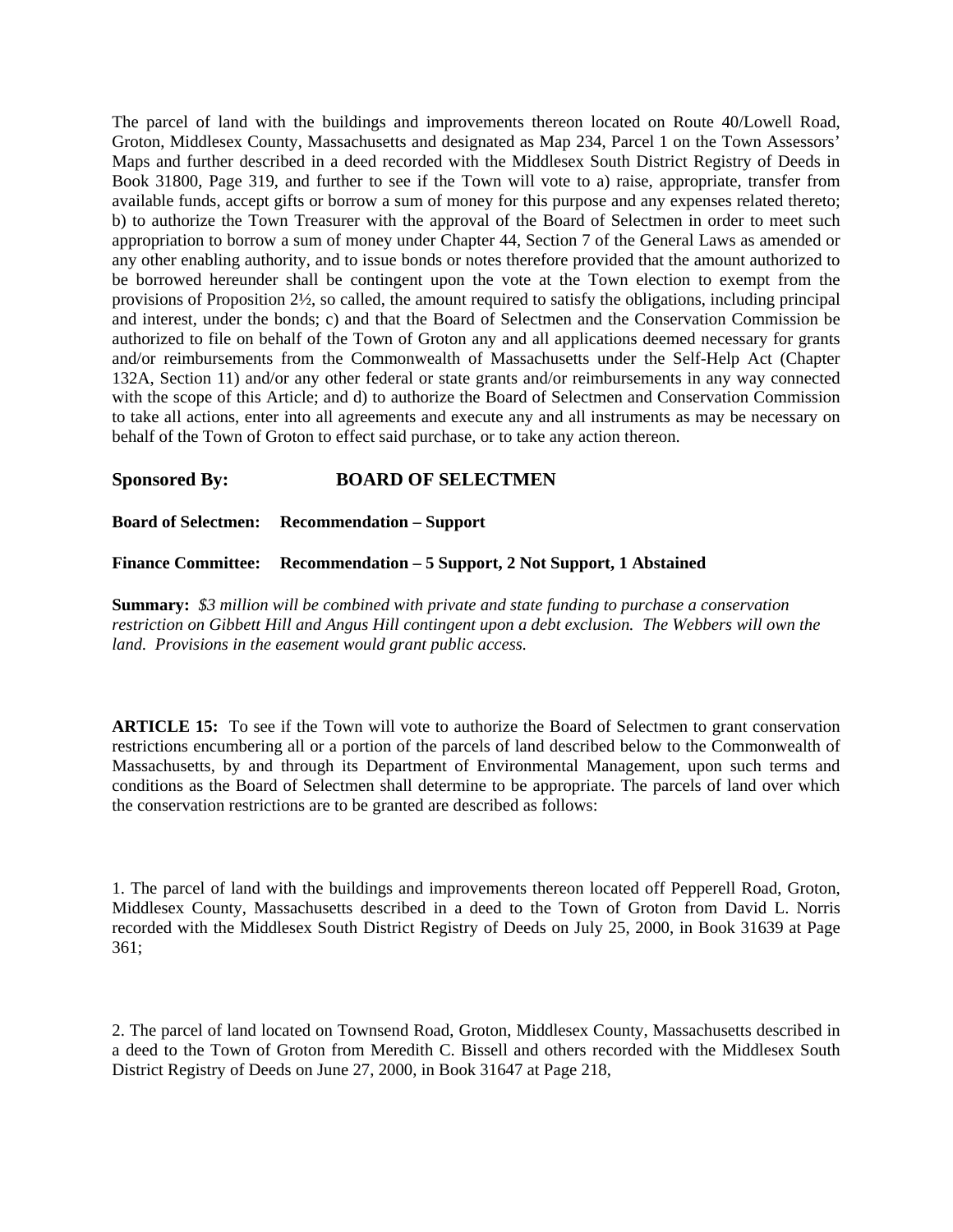Or take any action thereon.

**Sponsored By: BOARD OF SELECTMEN Board of Selectmen: Recommendation – Support**

**Finance Committee: Recommendation – 4 Support, 4 Not Support**

**Summary:** *This article will put a Conversation Restriction on the Town-owned Norris (50 acres) and Bissell (42 acres) property that is located on the throne. The Conservation Restriction will be held by the Commonwealth of Massachusetts, Department of Environmental Management.*

**ARTICLE 16:** To see if the Town will vote to raise and appropriate, transfer from available funds or borrow a sum of money to purchase the property adjacent to Station Avenue and shown on Assessors' Map 113, Parcels 53 and 54, or take any action thereon.

# **Sponsored By: BOARD OF SELECTION**

**Board of Selectmen: Recommendation – At Town Meeting**

**Finance Committee: Recommendation – Not Support**

**Summary:** *To purchase property that abuts the Groton Electric Light Department (GELD), not to exceed \$130,000. This property will be sold, at a future Town Meeting, to the Community Development Corporation (CDC) that is created to develop the GELD/Station Avenue site.*

**ARTICLE 17:** To see if the Town will vote to raise and appropriate, transfer from available funds or borrow a sum of money for a Project Evaluation Report (PER) to conduct long-term planning for Sewer System needs for West Groton, Lost Lake and areas abutting the Sewer District and for determining the extent and location of infiltration and inflow within the existing sewer system; to determine whether the appropriation shall be raised by borrowing from the State Revolving Loan Program or otherwise; and to authorize the Board of Selectmen and/or the Sewer Commission to apply for loans and grants for said project and to execute all documents and take all actions necessary to carry out the project or take any action thereon.

**Sponsored By: SEWER COMMISSION** 

**Board of Selectmen: Recommendation – Support**

**Finance Committee: Recommendation – 5 Support, 2 Not Support**

**Summary:** *\$330,000. The PER will be comprised of two phases: Phase I - \$175,000; Spring, 2003, infiltration and inflow (I/I) investigation as part of a Capacity Management Plan that will include flow monitoring, flow isolation, TV inspection of problematic sewer lines, a manhole inspection program,*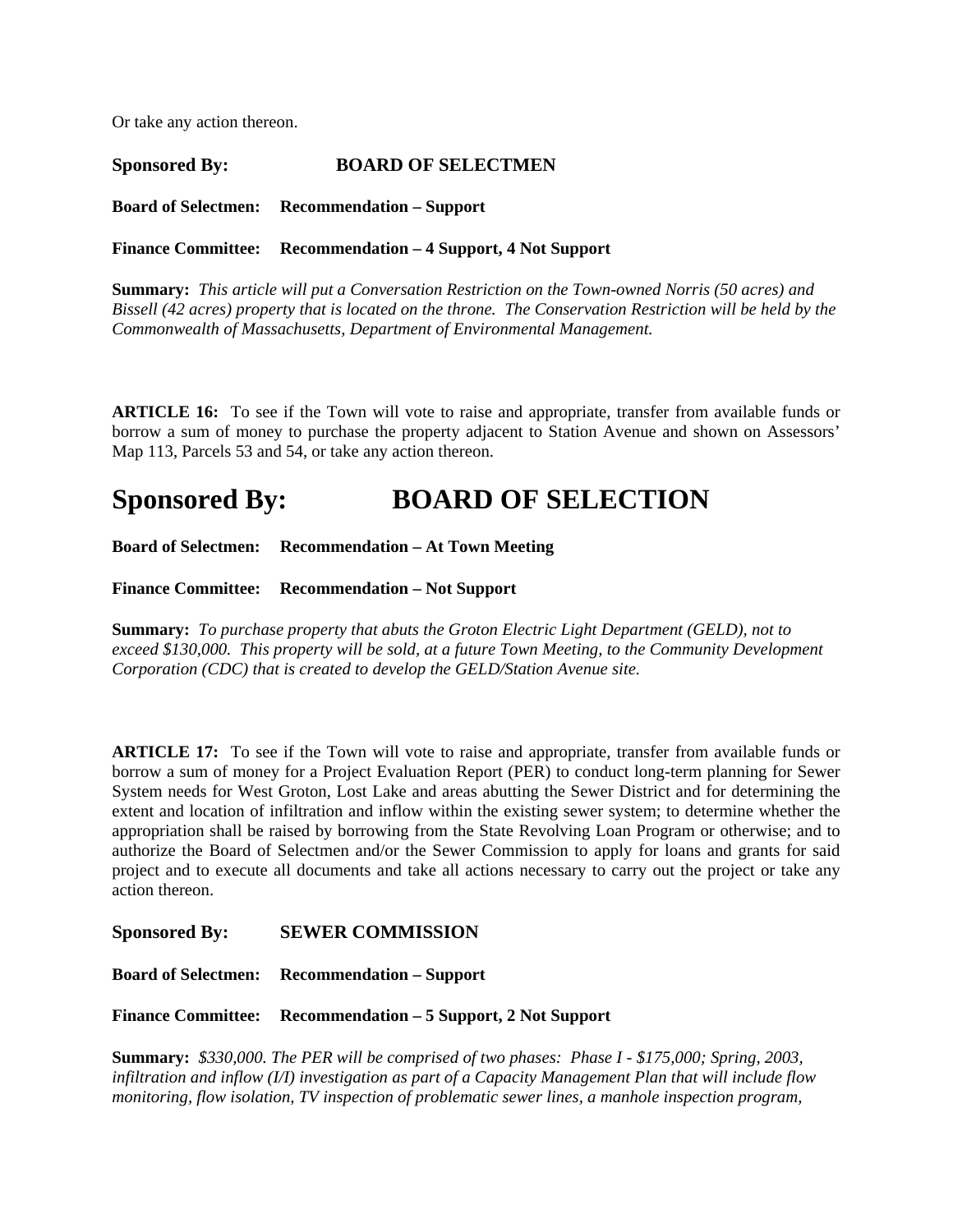*smoke testing and installation of groundwater monitoring devices; the cost to be equally split between taxpayers and ratepayers. Phase II - \$155,000: Long-term planning for wastewater collection, treatment and disposal. The program will focus on finding solutions for West Groton, Lost Lake and the area adjacent to the Sewer District. The State Revolving Loan Program significantly reduces borrowing costs and would be repaid over a 10- or 20-year period. This cost would be paid for by the taxpayer.*

**ARTICLE 18:** To see if the Town will vote to amend the Personnel Bylaw Wage and Salary Classification Schedule, effective July 1, 2002, by adding the following:

Town Accountant/Finance Director – Grade 14

Water Dept. Inspector/Auto Cad – Grade 9

Or take any action thereon.

#### **Sponsored By: BOARD OF SELECTMEN**

**Board of Selectmen: Recommendation – At Town Meeting**

**Finance Committee: Recommendation – No Position**

**Summary:** *This article amends the wage and classification schedule by the following: creates an Accountant/Finance Director position, which will be funded in Article 20 and creates a Water Department Inspector/Auto Cad position. The Water Department obtained the funding for this position at the 2002 Annual Town Meeting.*

**ARTICLE 19:** To see if the Town will vote to raise and appropriate, transfer from available funds or borrow a sum of money to be added to the Assessors' Wage Account or take any action thereon.

**Sponsored By: BOARD OF ASSESSORS**

**Board of Selectmen: Recommendation – At Town Meeting**

**Finance Committee: Recommendation – 2 Support, 4 Not Support, 1 Abstained**

**Summary:** *\$8,457.00 - To fund an additional part-time clerical position for the Assessors' Office.*

**ARTICLE 20:** To see if the Town will vote to raise and appropriate, transfer from available funds or borrow a sum of money to be added to the Town Accountant salary account, or take any action thereon.

### **Sponsored By: BOARD OF SELECTMEN**

**Board of Selectmen: Recommendation – At Town Meeting**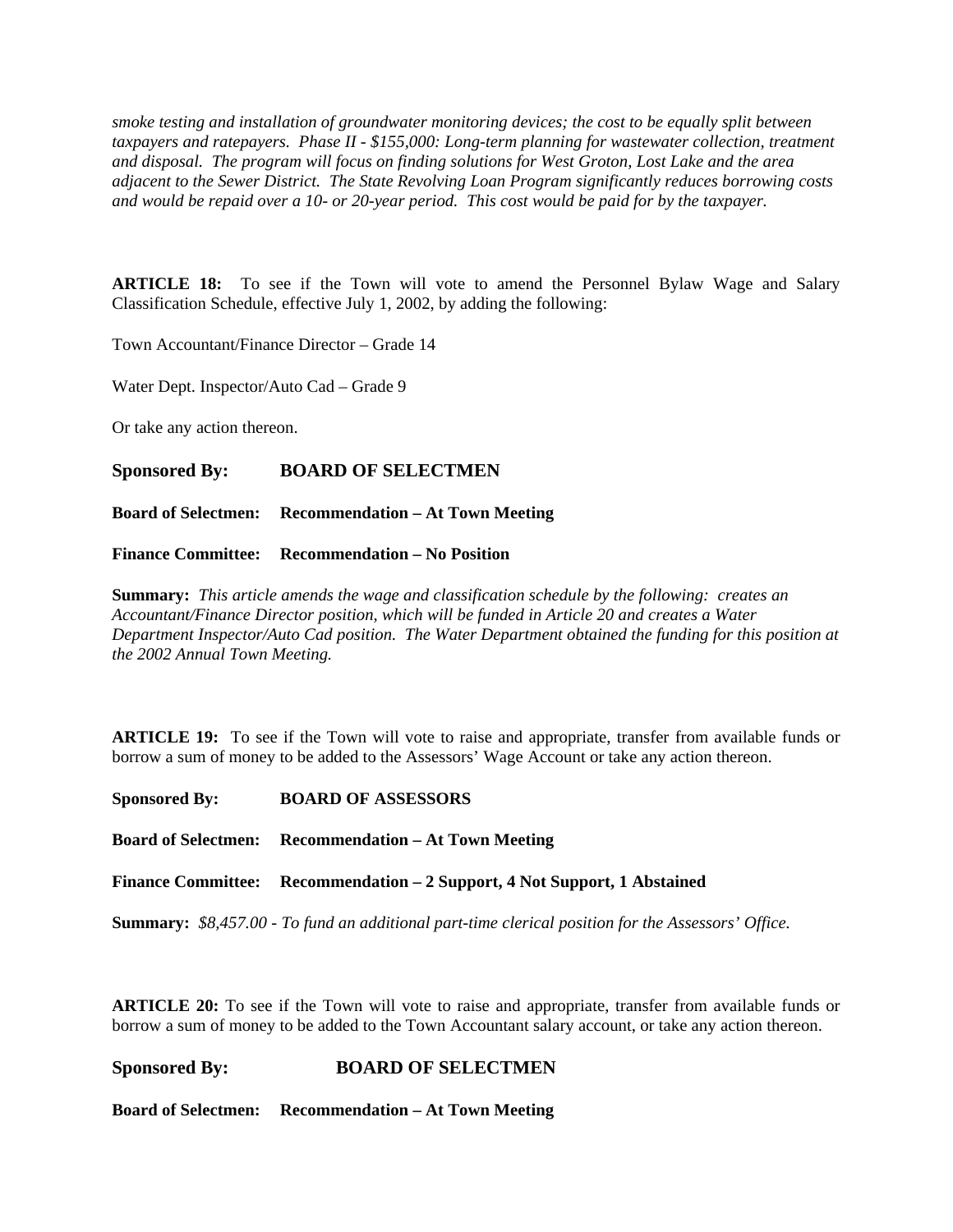## **Finance Committee: Recommendation – 2 Support, 5 Not Support**

**Summary:** *\$12,000.00 - To fund an Accountant/Finance Director position by combining the Town Accountant salary with these additional funds.*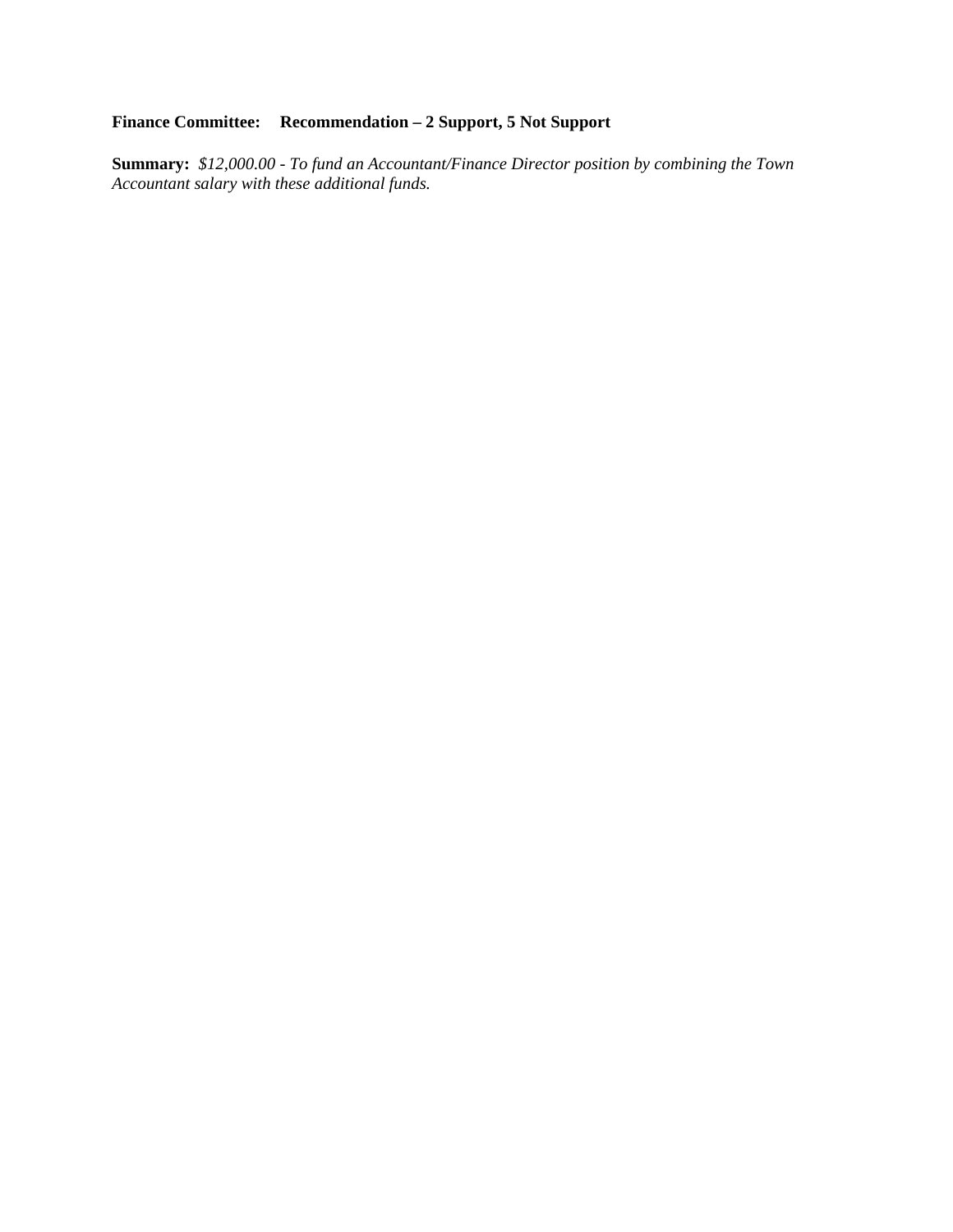**ARTICLE 21:** To see if the Town will vote to accept as a public way the following private way as laid out by the Board of Selectmen:

Allen's Trail shown on an as-built plan and profile, dated August 10, 2002 entitled "As-Built Plan and Profile – Allen's Trail, Baddacook Woods, Lowell Road, Groton MA" prepared for Sandalwood Associates by Meisner Brem Corporation, copies of which are on file in the office of the Town Clerk, or take any action thereon.

**Sponsored By: BOARD OF SELECTMEN Board of Selectmen: Recommendation – Support Planning Board: Recommendation – Support Finance Committee: Recommendation – No Position**

**Summary:** *To accept Allen's Trail as a public way.*

**ARTICLE 22:** To see if the Town will vote to increase the number of members to be elected to

the Board of Selectmen from three (3) members to five (5) members, said increase to occur at the Annual Town Election, 2003, by the election of two additional members, the two candidates receiving the highest number of votes to serve a term of three years and and the candidate receiving the third highest number to serve a term of two years, thereafter all members of the Board to be elected serve a three year term, or take any action thereon.

# **Sponsored By: PETITION BY WILLIAM T. MILLER AND OTHERS**

**Board of Selectmen: Recommendation – SEE BELOW**

**Finance Committee: Recommendation – SEE BELOW**

**Summary:** *To change the number of the Board of Selectmen from 3 to 5 members. This article will be indefinitely postponed, as the correct wording to change the number of Selectmen is in the next article.*

**ARTICLE 23:** To see if the Town will vote to petition the General Court for a special act increasing the membership of the Board of Selectmen from three to five members, such increase to be effective starting with the 2003 Annual Town Election, and providing for election of two additional members at that election, with the candidate receiving the highest number of votes to serve a term of two years and the candidate receiving the next highest number of votes to serve a term of one year; thereafter all members of the Board of Selectmen to serve terms of three years such special act to include language that it shall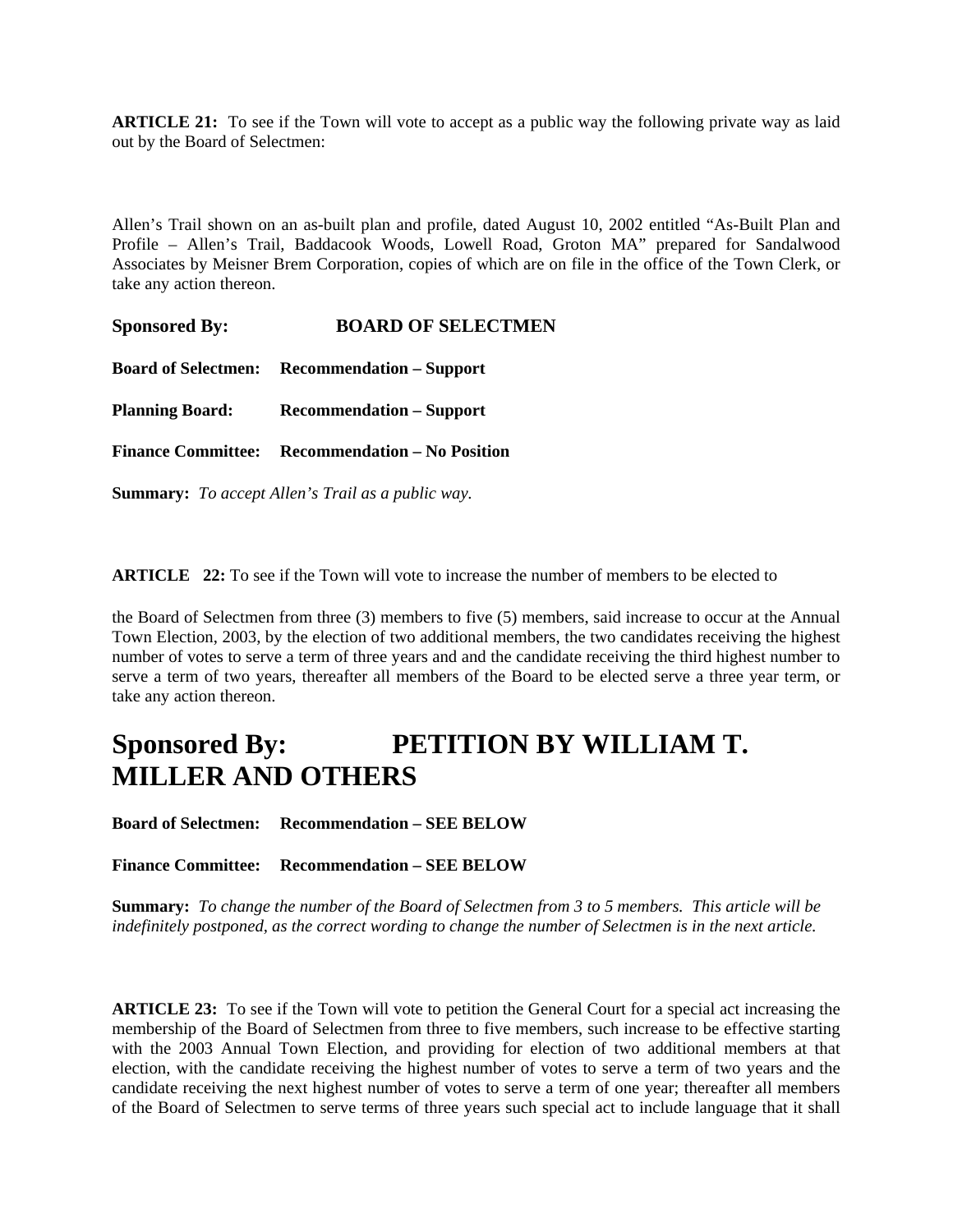not be effective unless and until it is accepted by the voters of the Town at an election; or take any action thereon.

# **Sponsored By: BOARD OF SELECTMEN**

**Board of Selectmen: Recommendation – 2 Not Support, 1 Support**

**Finance Committee: Recommendation – 3 Support, 4 Not Support**

**Summary:** *This article is for a home rule petition to change the composition of the Board of Selectmen from 3 to 5 members. The home rule petition will contain language that it shall not be effective until it is accepted at a ballot question.*

**ARTICLE 24:** To see if the Town will vote to approve under Section 218-27 of the Groton Zoning By-Law, the Concept Plan for Residential Development submitted by the Groton Land Foundation, Inc., for property owned by Brooks Orchard, LLC, located off Orchard Lane in Groton, (new Assessors Map 232, Lot Number 30, former Assessors' Map, Parcel K-32-0), shown on a plan entitled "Brooks Orchard Concept Plan," prepared by Pine and Swallow Associates, Inc., dated August, 2002, a copy of which is on file with the Town Clerk, or take any action thereon.

**Board of Selectmen: Recommendation – 2 Support, 1 Abstained**

**Planning Board: Recommendation - Support**

**Finance Committee: Recommendation – Support**

**Summary:** *This article would allow for limited development of up to eighteen units of housing on a portion of the 190-acre Brooks Orchard property while permanently protecting the remaining property.* 

**ARTICLE 25:** To see if the Town will vote to authorize the Selectmen, on behalf of the Water Department, to expend a sum of money for the purchase of a portion of land shown on Assessors' Map 232, Parcel 30, for the construction of an underground water storage tank, or take any action thereon.

**Sponsored By: WATER COMMISSIONERS** 

**Board of Selectmen: Recommendation – 2 Support, 1 Abstained**

**Finance Committee: Recommendation – Support**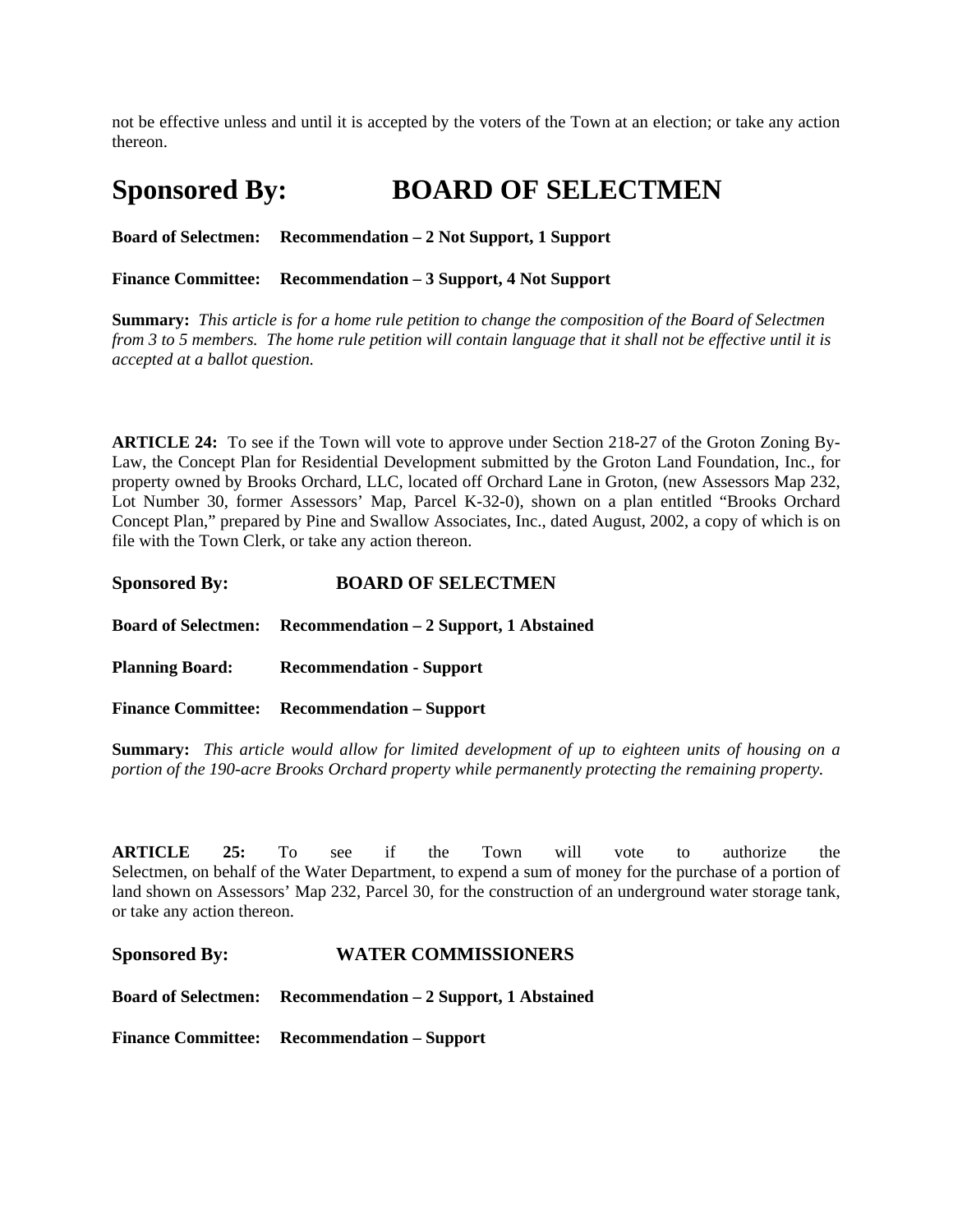**Summary:** *The Water Commissioners propose the purchase of land on Chestnut Hill for the construction of a new concrete water storage tank. The storage tank is part of the Water Department's Capital Improvements program that was identified and approved at the 2002 Annual Town Meeting.*

**ARTICLE 26:** To see if the Town will vote to authorize the Selectmen, on behalf of the Water Department, to transfer from Water Department Surplus a sum of money for the purchase of a portion of the following described land and/or the development rights therein, and/or the water rights therein, said property shown on Assessors' Map 243, Parcel 31, for a future ground water well, or take any action thereon.

#### **Sponsored By: WATER COMMISSIONERS**

**Board of Selectmen: Recommendation – At Town Meeting**

**Finance Committee: Recommendation – Support**

**Summary:** *To purchase land from the New England Forestry Foundation for the future installation and expansion of the ground water resources. This article will be funded from Water Department surplus or borrowing.*

**ARTICLE 27:** To see if the Town will vote to amend Chapter 218 of the Code of the Town of Groton, §218-26 Open Space Residential Development, by striking out in its entirety sub-section 218-26F(2) Cluster Development and by inserting in its place the following new sub-section 218-26F(2) Cluster Development (the proposed additions are shown in italics):

"(2) Cluster development. Any parcel may be divided into lots and such lots may be built upon for residential or permitted accessory use under the following alternative requirements. The Planning Board may authorize modification of lot size, shape, frontage, setbacks and other bulk requirements for lots within an open space residential development, subject to the following limitations:

(a) Lot frontage. The minimum frontage of any lot shall not be less than 100 feet. Lots having reduced area or frontage shall have frontage on the subdivision road and not on an existing street.

(b) Lot area. The minimum area of any lot shall be not less than 30,000 square feet for the first dwelling unit plus 15,000 square feet for each additional dwelling unit, whether attached or detached, on the lot. More than one dwelling unit may be located on a lot. *No more than 10% of each lot's area shall be subject to protection under the Wetlands Protection Act, MGL C. 131, §40.*

(c) Access. All within the open space residential - development providing access must be constructed in conformance with Chapter 346, Subdivision of Land, adopted by the Planning Board. A shared driveway shall serve no more than ten dwelling units. The centerlines of such shared driveways must be separated by not less than 200 feet. *The Planning Board may waive*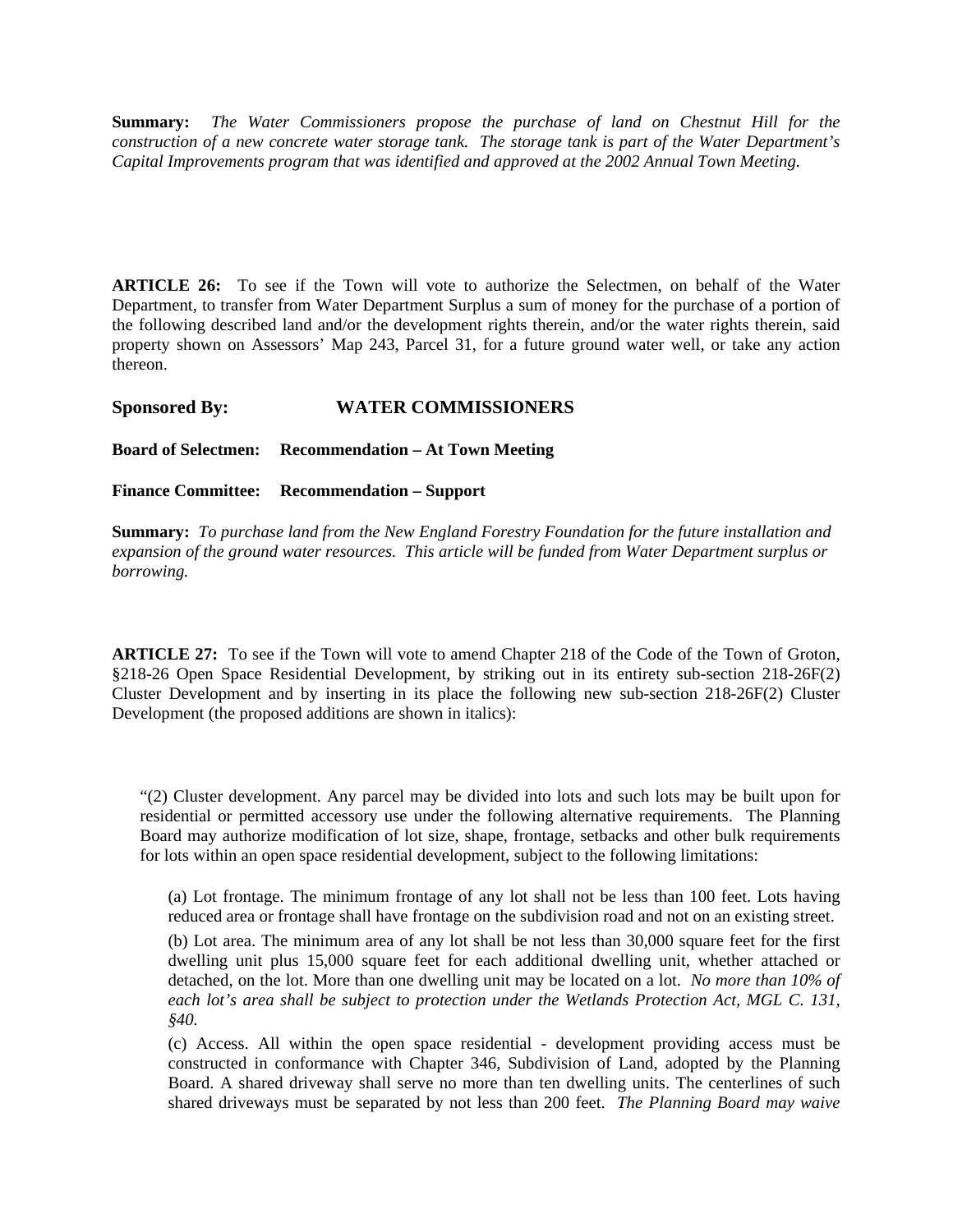*these requirements if it determines that an alternative arrangement will better promote the purposes of this section.*

(d) Design of development. Cluster developments shall be designed to promote the sensitive siting of buildings and to preserve the appearance of Groton's scenic landscape.

[1] Dwelling units. Not more than four dwelling units shall be contained in a single structure. No fewer than 50% of the total dwelling units shall be detached single-family unless, in the opinion of the Planning Board, the size and topography of the parcel warrants waiving this percentage.

[2] Setbacks. No principal structure shall be located within 100 feet of an existing street or within 75 feet of the property lines of the parcel to be developed. A buffer of a minimum of 50 feet from an existing street and from the property lines of the parcel shall be left in its natural state or suitably landscaped to provide adequate screening.

[3] Parking areas for multifamily structures. Each multifamily structure shall be served by a parking area which shall be screened from public ways by building location, grading, fencing or plantings. Such parking area(s) shall contain a total of two spaces per dwelling unit in the structure plus two additional spaces, unless waived by the Planning Board.

> [4] Building height. No structure shall exceed 35 feet in height or 2½ stories, whichever is less.

(e) Mandatory open space. All wetland areas as defined in the Wetlands Protection Act, MGL C. 131, §40, but excluding wetland areas within the road right-of-way as depicted on the development plan *and those included in lots as provided in §218-26(2)(b),* and a minimum of 35% of the total upland area of the parcel shall be preserved as open land in accordance with Subsection D, Open space.

(f) Affordable housing requirements. For every ten dwelling units proposed under the provisions of this subsection, one additional unit, within the development, shall be made available for a minimum of 30 years via sale, lease or deed restrictions at terms affordable to persons or families qualifying as low or moderate income as defined by the Executive Office of Communities and Development of the Commonwealth. Such additional unit shall not count toward the calculation of the basic number of units. Such units shall be subject to the approval of the Planning Board and the Board of Health. In lieu of providing the affordable units, the applicant may negotiate an agreed upon payment equal to 1.5 times the fair market value of the applicable number of such units with the Planning Board in consultation with the Groton Housing Authority."

Or take any action thereon.

**Sponsored By: PLANNING BOARD** 

**Board of Selectmen: Recommendation – At Town Meeting**

**Finance Committee: Recommendation – No Position**

**Summary:** *Passage by 2/3 vote, the proposed zoning amendment will change the existing cluster provisions to allow more units on a shared driveway and less than 200 feet between driveways if the*